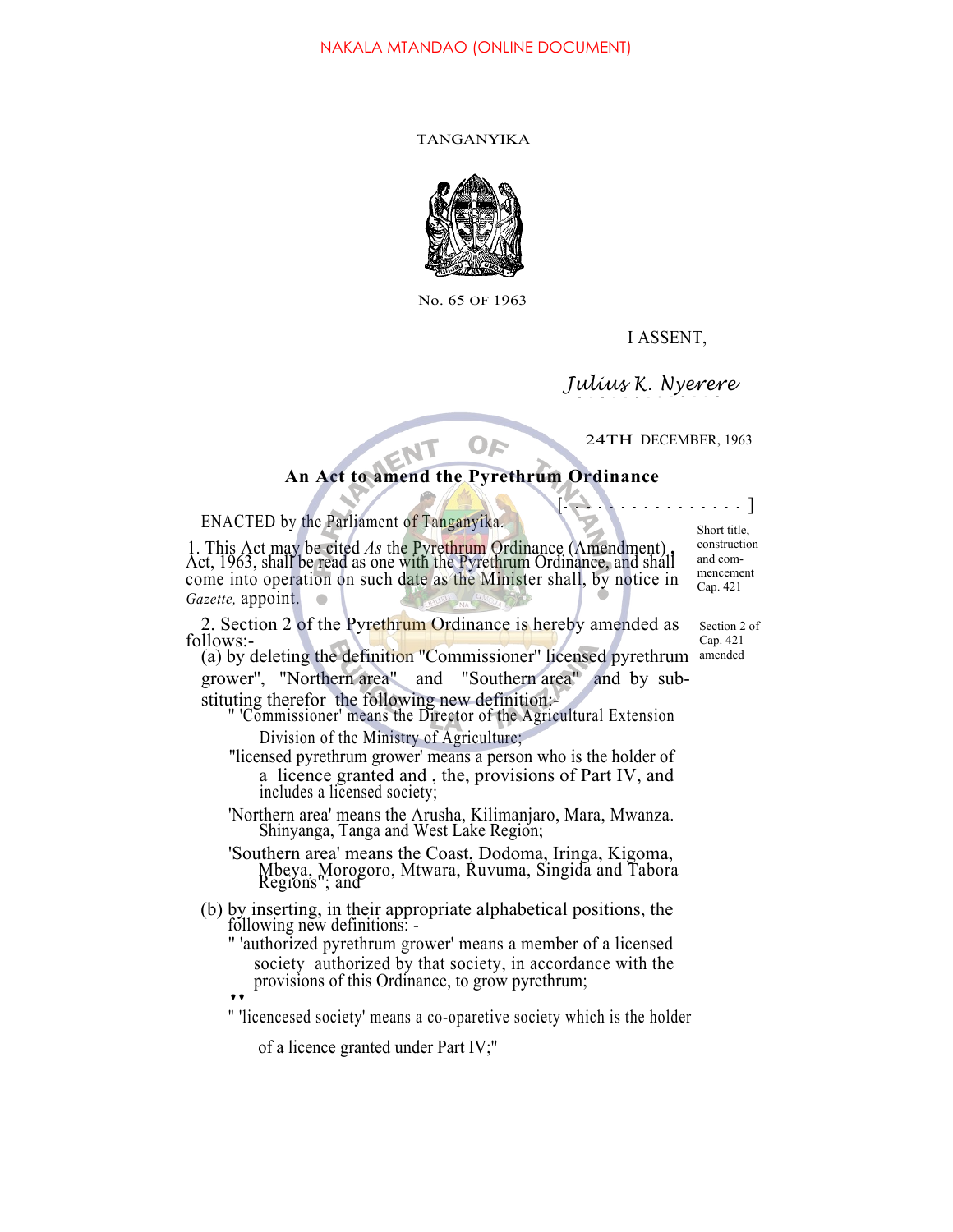*2* **No. 65** *Pyrethrum Ordinance (Amendment)* 1963

Section 19 of 3. Section 19 of the Pyrethrum Ordinance is hereby repealed and Cap. 421 repealed and replaced by the following new section:<br>replaced "Restrictions **10** (1) No person shall of

<sup>"Restrictions</sup> **19.-**(1) No person shall grow pyrethrum unless he is a on growing licensed pyrethrum grower or an authorized pyrethrum pyrethrum grower.

- (2) Any person who-
- (a) not being a licensed pyrethrum grower or an authorized pyrethrum grower, grows pyrethrum; or (b) being a licensed pyrethrum grower or an authorized
- pyrethrum grower, grows pyrethrum in excess of the acreage specified in his licence or his authorization, as the case may be; or
- (c) being a licensed pyrethrum grower, sells (whether as principal or agent) pyrethrum in excess of the quantity specified in his licence; or
- (d) being an authorized pyrethrum grower, sells or otherwise disposes of pyrethrum otherwise than to the licensed society by which he is so authorized,

shall be guilty of an offence against this Ordinance and shall be liable on conviction to a fine not exceeding five thousand shillings or to imprisonment for a term not exceeding six months or to both such fine and imprisonment.''

Section 20 **4**. Section 20 of the Pyrethrum Ordinance is hereby amended by of Cap. 421 adding, immediately below subsection (5), the following new subsection:

''(6) Notwithstanding the foregoing provisions of this section, the Commissioner shall refuse to grant a licence to a co-operative society unless he is satisfied that the members of such society are required, by the by-laws of such society or otherwise, to dispose of all the pyrethrum which they may be authorized to grow in accordance with this Ordinance to or through the society.''

New section **5**. The Pyrethrum Ordinance is hereby amended by adding, imme-<br>20A added to diately below section 20, the following new section:-

 $20A - (1)$  A licensed **20**A. The following new section 20 A. society may members (other than a member to whom such grant is authorize ''Licensed members prohibited under subsection  $(3)$  of section 23) an authorization shall pyrethrum tion to grow pyrethrum. Every such authorization shall pyrethrum tion to grow pyrethrum. Every such authorization shall specify the maximum acreage of pyrethrum which the member authorized may grow and shall be recorded in a book kept for the purpose, which the Commissioner or any

person appointed by him may inspect.

- (2) A licensed society which-
- (a) grants authorizations under this section whereby the aggregate of the acreage on which its members may grow pyrethrum, together with the acreage on which the society itself grows pyrethrum (if any), exceeds the maximum acreage specified in the licence granted to such society;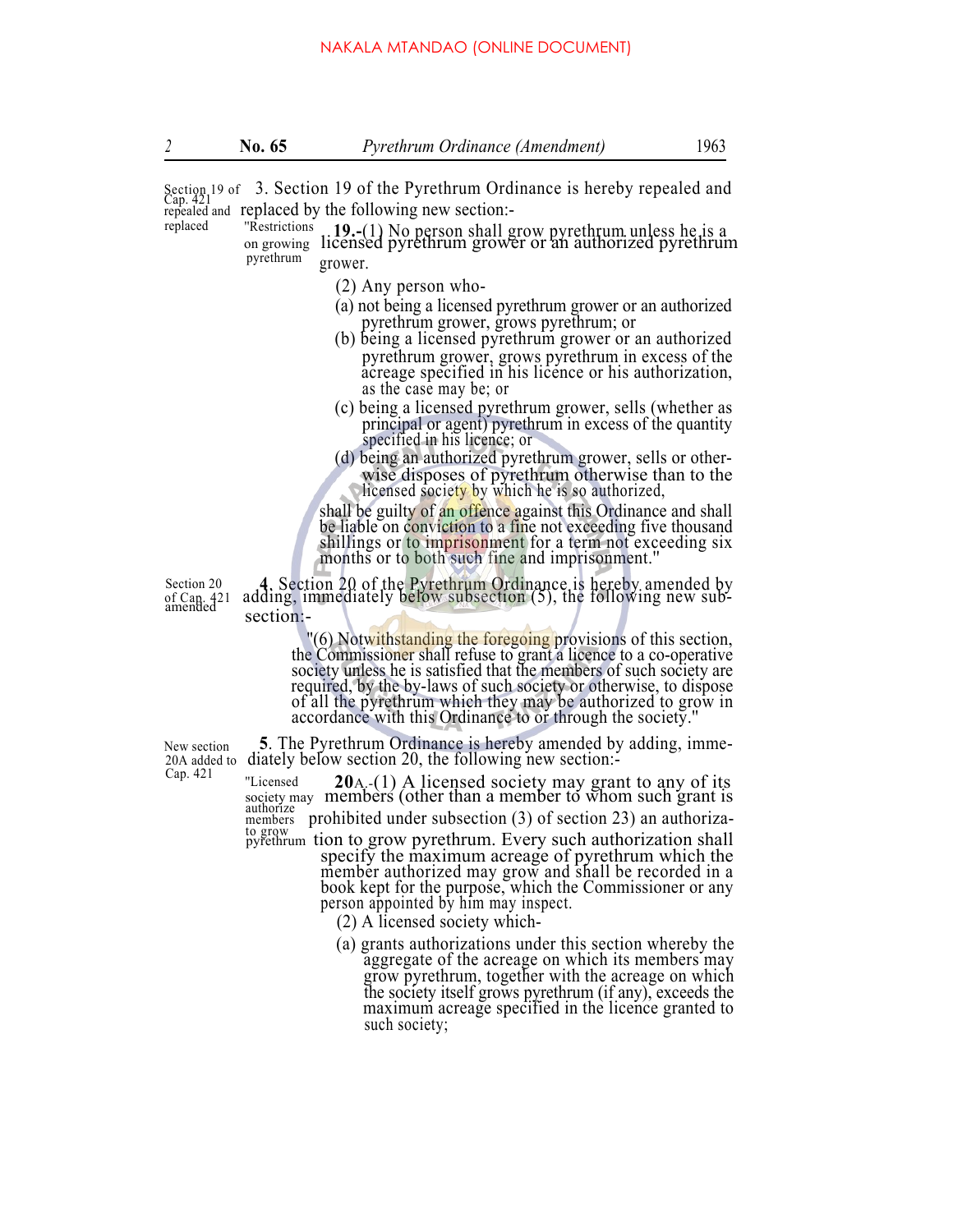## NAKALA MTANDAO (ONLINE DOCUMENT)

- (b) grants an authorization to a person to whom such grant is prohibited, or fails to cancel an authorization when so required, by the Commissioner under subsection  $(3)$  of section 23;
- $\epsilon$  (c) fails to record the grant of every authorization, together with the acreages authorized, in a book kept for that purpose; or
- (d) willfully neglects or refuses to deliver such book to the Commissioner or any person appointed by him when so required,

shall be guilty of an offence against this Ordinance and shall be liable on conviction to a fine not exceeding five thousand shillings.''

6. Section 21 of the Pyrethrum Ordinance is hereby amended by Section 21 of deleting the semi-colon at the end of paragraph (b), substituting therefor  $Cap. 421$ a full stop, and by deleting paragraph  $(c)$ .  $\bigcirc$   $\bigcirc$  amended

**7.** Section 23 of the Pyrethrum Ordinance is hereby amended as Section 23 of lows:-<br>llows:-<br>(a) by deleting the colon at the end of the substantive provisions of amended follows:-<br>(a) by deleting the colon at the end of the substantive provisions of

- the said section, substituting therefor a full stop, and by deleting the proviso thereto;
- (b) by renumbering the said section as subsection (1) of section 23;
- (c) by adding, immediately below subsection (1) as so renumbered, the following new subsections:-

'(2) The Commissioner shall cancel a licence held by a cooperative society if it fails to ensure that the members of such society are required, throughout the currency of such licence, to dispose of all the pyrethrum which they are authorized to, grow to or through the society.

(3) Where any authorized pyrethrum grower has been con- victed of an offence against any of the provisions of this Ordinance, the Commissioner may require the society to cancel the authorization granted to such member and may prohibit the society from granting any further authorization to such member without the consent of the Commissioner.''

**8.** Section 25 of the Pyrethrum Ordinance is hereby amended by Section 25 of adding, immediately below subsection (4), the following new sub- Cap- 421 section:- amended

''(5) For the purposes of this Part of this Ordinance, pyrethrum produced by a licensed pyrethrum. grower includes pyrethrum produced by the members of licensed societies.''

**9***.* Section 28 of the Pyrethrum Ordinance is hereby amended by Section 28 of deleting the full stop at the end of subsection (4) and by adding, at Cap. 421 the end of that subsection, the following:- amended

", or who, being a licensed society, buys pyrethrum produced by its members.''

**10**. Section 29 of the Pyrethrum Ordinance is hereby amended by section 29 of section 29 of section 29 of section (1), the followinserting, immediately below paragraph (a) of subsection  $(1)$ , the following new paragraph:  $\overline{\phantom{a}}$  amended

''(aa) regulating the grant of authorizations by licensed societies;''.